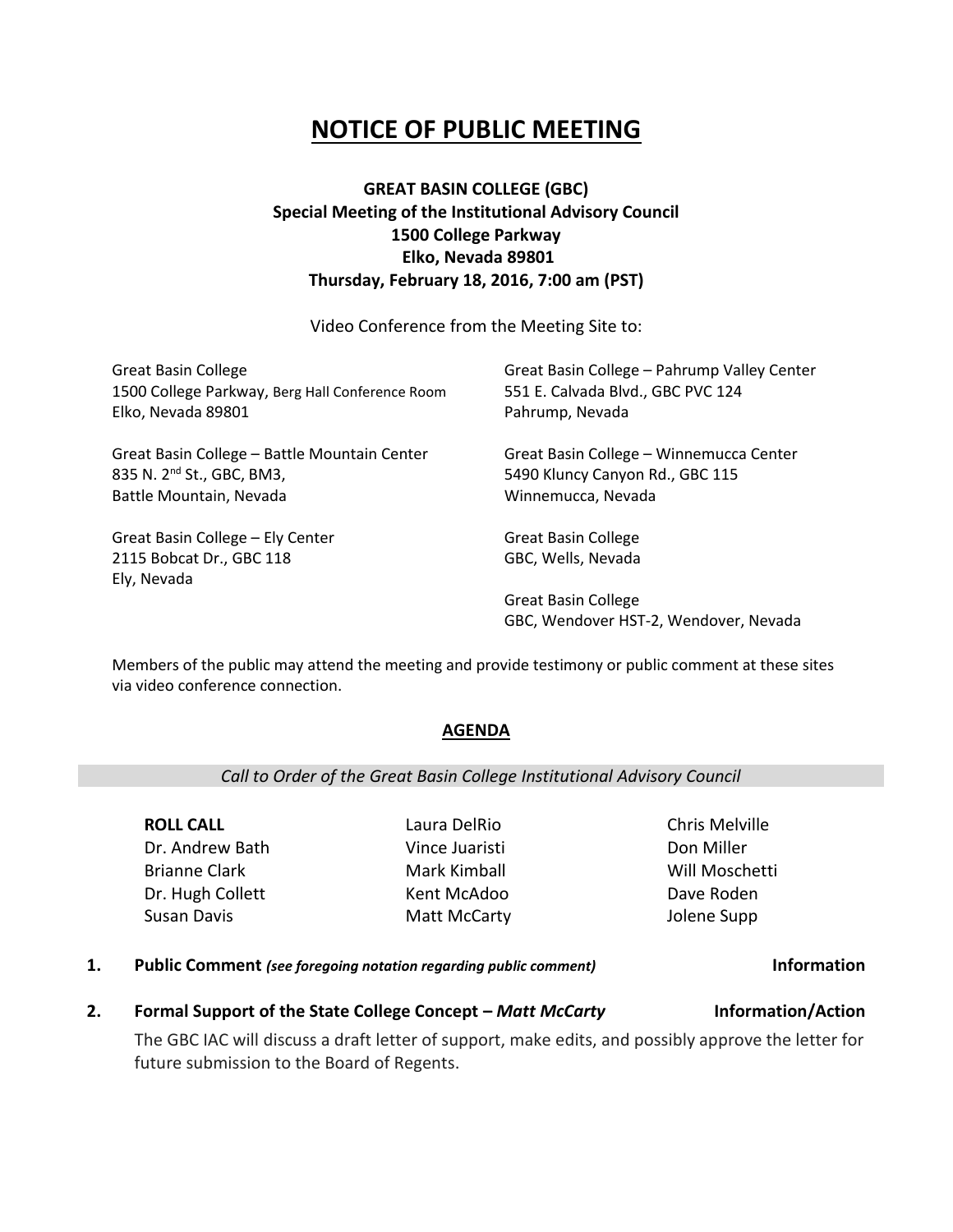### **3. New Business Information**

Items for consideration at future meetings may be suggested. Any discussion of an item under "New Business" is limited to description and clarification of the subject matter of the item, which may include the reasons for the request.

#### **4. Public Comment** *(see foregoing notation regarding public comment)* **Information**

### **5. Adjourn Information/Action**

**This notice and agenda has been posted at or before 5:00 p.m. on February 12, 2016, 3 business days before the meeting, in accordance with NRS 241.020, at the meeting location and at the following public locations:**

- GBC's IAC website (http://www.gbcnv.edu/administration/advisory.html)
- The Nevada Public Notice website pursuant to NRS 232.2175 [\(http://notice.nv.gov/\)](http://notice.nv.gov/)
- Meeting location: Great Basin College, 1500 College Parkway, Elko, NV 89801, Berg Hall
- Great Basin College Battle Mountain Center, 835 N. 2<sup>nd</sup> St., Battle Mountain, NV 89820
- Great Basin College Ely Center, 2115 Bobcat Drive, Ely, NV 89301
- Great Basin College Pahrump Valley Center, 551 E. Calvada Blvd., Pahrump, NV 89048
- Great Basin College Winnemucca Center, 5490 Kluncy Canyon Rd., Winnemucca, NV 89445

### **IMPORTANT INFORMATION ABOUT THE AGENDA AND PUBLIC MEETING**

**NOTE:** Above is an agenda of all items scheduled to be considered. Notification is hereby provided that items on the agenda may be taken out of order and presented, two or more agenda items may be combined for consideration, and an agenda item may be removed from the agenda or discussion relating to an item on the agenda may be delayed at any time.

Some agenda items are noted as having accompanying reference material. Reference material may be accessed on the electronic version of the agenda by clicking the reference link associated with a particular item. The agenda and associated reference material may also be accessed on the Internet by Great Basin College's Institutional Advisory Council's webpage at: [http://www.gbcnv.edu/administration/advisory.html.](http://www.gbcnv.edu/administration/advisory.html)

Reasonable efforts will be made to assist and accommodate physically disabled person attending the meeting. Please call the GBC Office of the President at (775) 753-2265 in advance so that arrangements may be made.

**PUBLIC COMMENTS:** Public comment will be taken during this agenda item. No action may be taken on a matter raised under this item until the matter is included on an agenda as an item on which action may be taken. Comments will be limited to two minutes per person. Persons making comment will be asked to begin by stating their name for the record and to spell their last name. The Council Chair may elect to allow additional public comment on a specific agenda item when that agenda item is being considered.

In accordance with Attorney General File No. 00-047 (April 27, 2001), as restated in the Attorney General's Open Meeting law Manual, the Council Chair may prohibit comment if the content of that comment is a topic